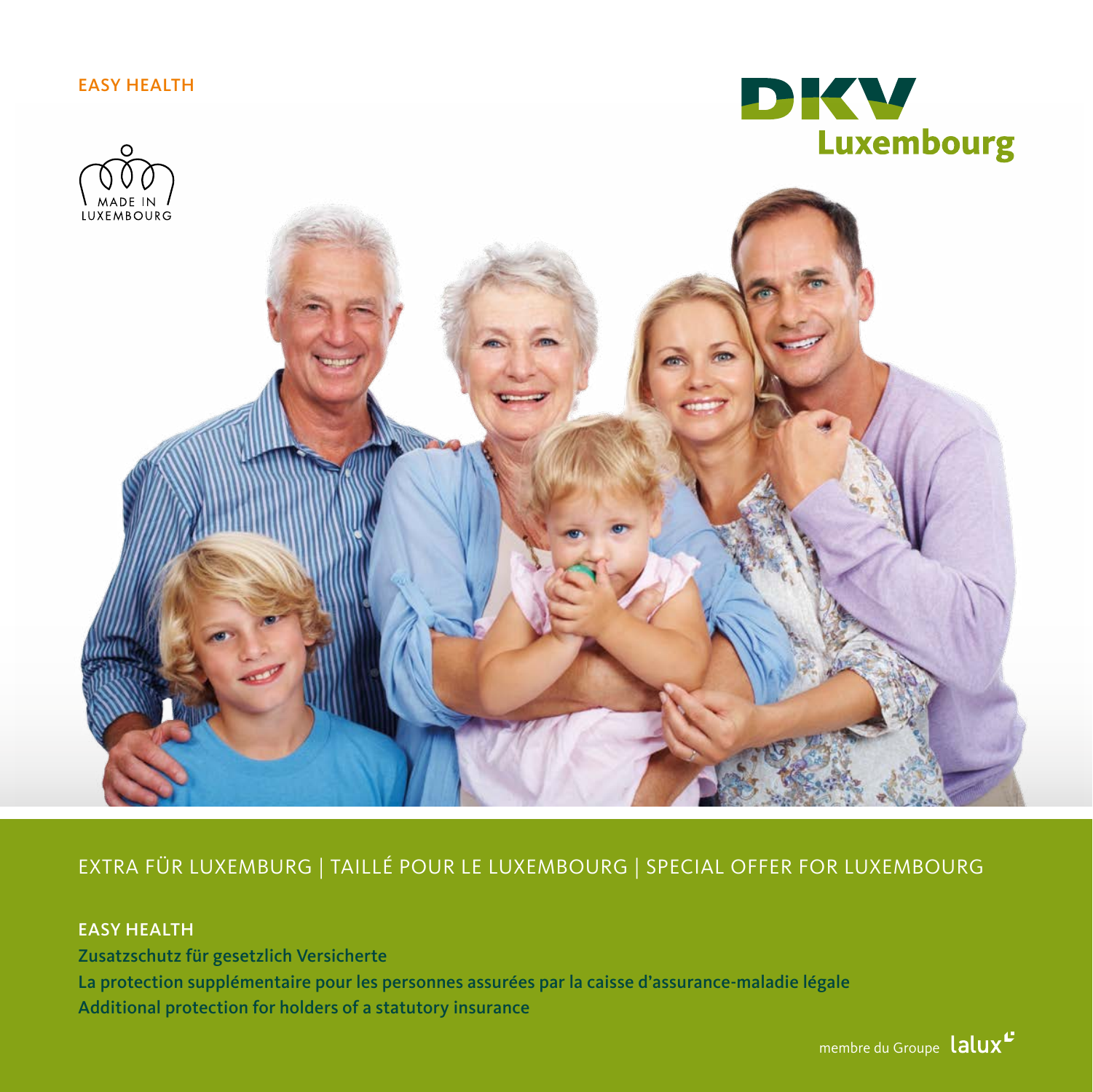# **EASY HEALTH** – MADE IN LUXEMBOURG

Sich der Zukunft stellen und den immer stärker werdenden Bedürfnissen nach Absicherungen im Bereich der privaten Krankenversicherung gerecht zu werden, darauf sind wir spezialisiert. Als Nr. 1 der Branche und Marktführer im Großherzogtum haben wir mit Easy Health ein Produkt entwickelt – exklusiv für Menschen mit Domizil in Luxemburg.

EASY HEALTH ist ein Ergänzungstarif zur luxemburgischen gesetzlichen Krankenversicherung. Es ist uns als erstem Versicherer gelungen, die strengen Vorgaben der Handels- und Handwerkskammern Luxemburgs zu erfüllen, um das vom Außenministerium initiierte Label "Made in Luxemburg" für diesen Tarif zu erhalten.

**Ein echtes Qualitätsprodukt, das in Preis und Leistung überzeugt und einzigartig im Markt positioniert ist.**

Mit EASY HEALTH bieten wir Ihnen einen umfassenden Krankenversicherungsschutz. Profitieren Sie heute und in Zukunft von der besten medizinischen Versorgung. Gerade auch dann, wenn die gesetzliche Krankenversicherung eine Kostenübernahme nicht trägt. Oder es einfach ein bisschen mehr sein soll!

Mit EASY HEALTH sind Sie in jedem Fall bestens abgesichert. Als Patient erster Klasse genießen Sie zahlreiche Vorzüge: vom Ein-Bett-Zimmer im renommierten Krankenhaus über alternative Behandlungsmethoden bis hin zum hochwertigen Zahnersatz. In Ihrem Interesse streben wir dabei ein ausgewogenes Verhältnis von Leistungen und Beiträgen an, die nach den gesetzlichen Vorschriften kalkuliert werden.

Ob Inland oder Ausland: Mit uns sind Sie bestens versorgt bei Krankheit oder Unfall.

Prendre l'avenir en main et satisfaire aux besoins croissants de protection en matière d'assurance maladie privée, telles sont nos spécialités. En tant que numéro 1 de la branche et leader du marché au Luxembourg, nous avons mis au point Easy Health exclusivement pour les personnes résidant au Luxembourg.

EASY HEALTH est un tarif complémentaire à l'assurance maladie luxembourgeoise obligatoire. Nous sommes les premiers parmi les assureurs à remplir les critères très sévères des Chambres de commerce et des métiers du Luxembourg requis pour l'obtention du label « Made in Luxembourg » initié par le Ministère des Affaires étrangères.

**Un produit de qualité, très convaincant en matière de prix et de performance et jouissant d'un positionnement unique sur le marché.**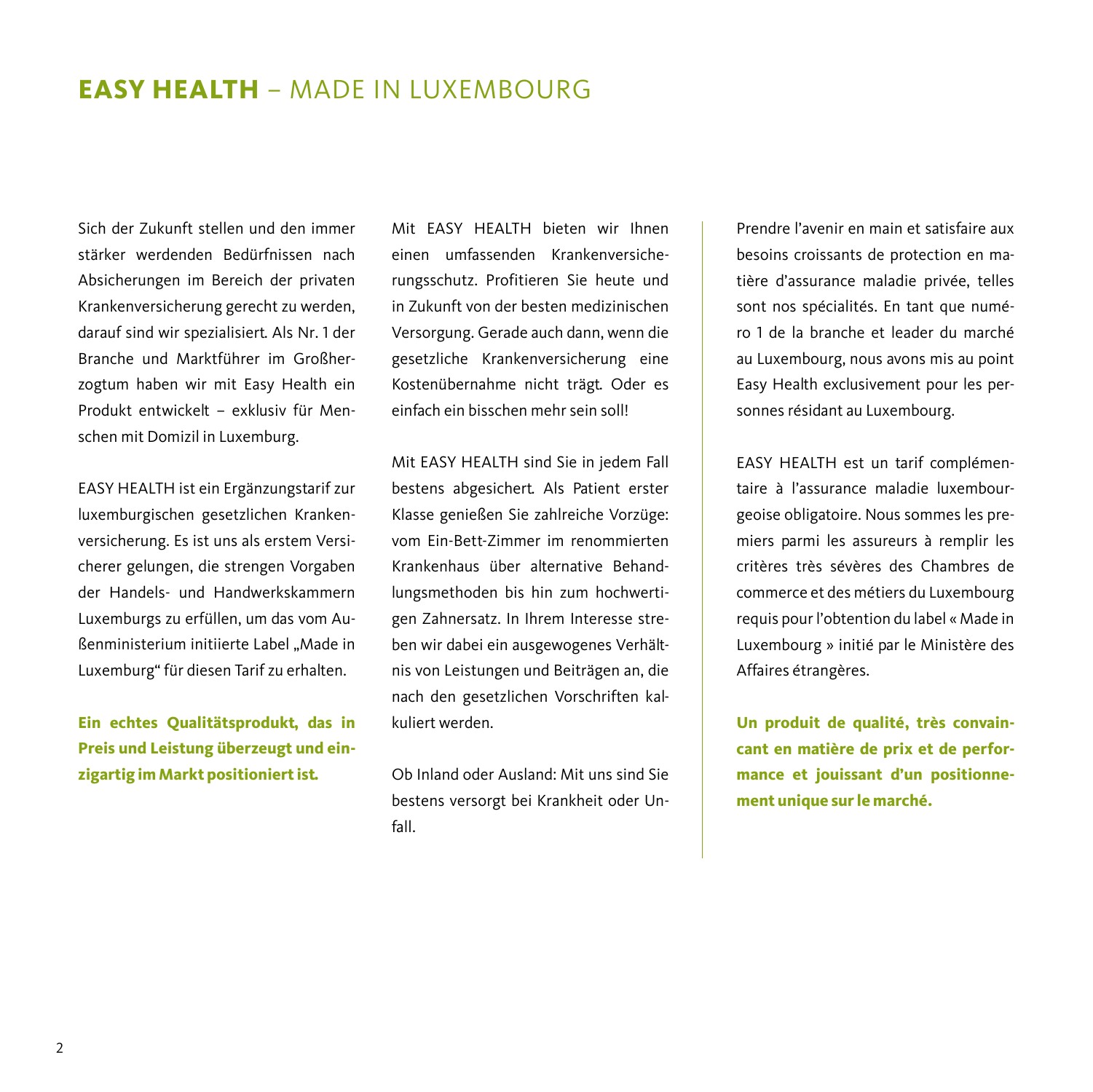EASY HEALTH vous offre une couverture maladie intégrale. Profitez aujourd'hui et demain des meilleurs soins médicaux, même lorsque l'assurance maladie obligatoire ne prend pas en charge les coûts de votre traitement ou que la prise en charge est insuffisante !

Avec EASY HEALTH, vous êtes toujours assurés d'être entre de bonnes mains. En tant que patient en première classe, vous jouissez de nombreux avantages, allant de la chambre individuelle dans les meilleurs hôpitaux aux prothèses dentaires les plus modernes, en passant par des thérapies alternatives. Dans votre intérêt, nous nous efforçons de trouver un équilibre optimal entre les prestations et les cotisations, qui sont calculées conformément aux prescriptions légales.

Que vous soyez au Luxembourg ou à l'étranger : vous êtes à la meilleure adresse en cas de maladie ou d'accident.

Meeting the requirements of the future and the increasing demand for comprehensive coverage in the field of private health insurance – that's exactly our field of specialisation. As the industry's Number One and market leader in the Grand Duchy of Luxembourg, we developed Easy Health as a product exclusively focused on people domiciled in Luxembourg.

EASY HEALTH is a supplementary tariff for the Luxembourg statutory health insurance. We are the first insurer that was able to satisfy the tough requirements of the Luxembourg Chambers of Commerce and Handicrafts to receive the Foreign Ministry's 'Made in Luxembourg' quality label for this tariff.

**A genuine quality product with an impressive price-performance ratio, uniquely positioned in the market.**

With EASY HEALTH, we offer you comprehensive health insurance. Today and in the future, you benefit from the best medical care available. Especially in those cases, where your statutory health insurance does not cover the costs. Or if you decide to treat yourself with a bit more than usual!

EASY HEALTH offers the best possible cover in any case. As a first-class patient, you benefit from many advantages: from a one-bed room in an renowned hospital to alternative treatment methods to high-quality dental prostheses. We act in the interest of our insureds and aim at a well-balanced relation between benefits and premiums, which are calculated in accordance with the applicable statutory regulations.

Whether at home or abroad – with us you get the best medical care in case of illness or accident.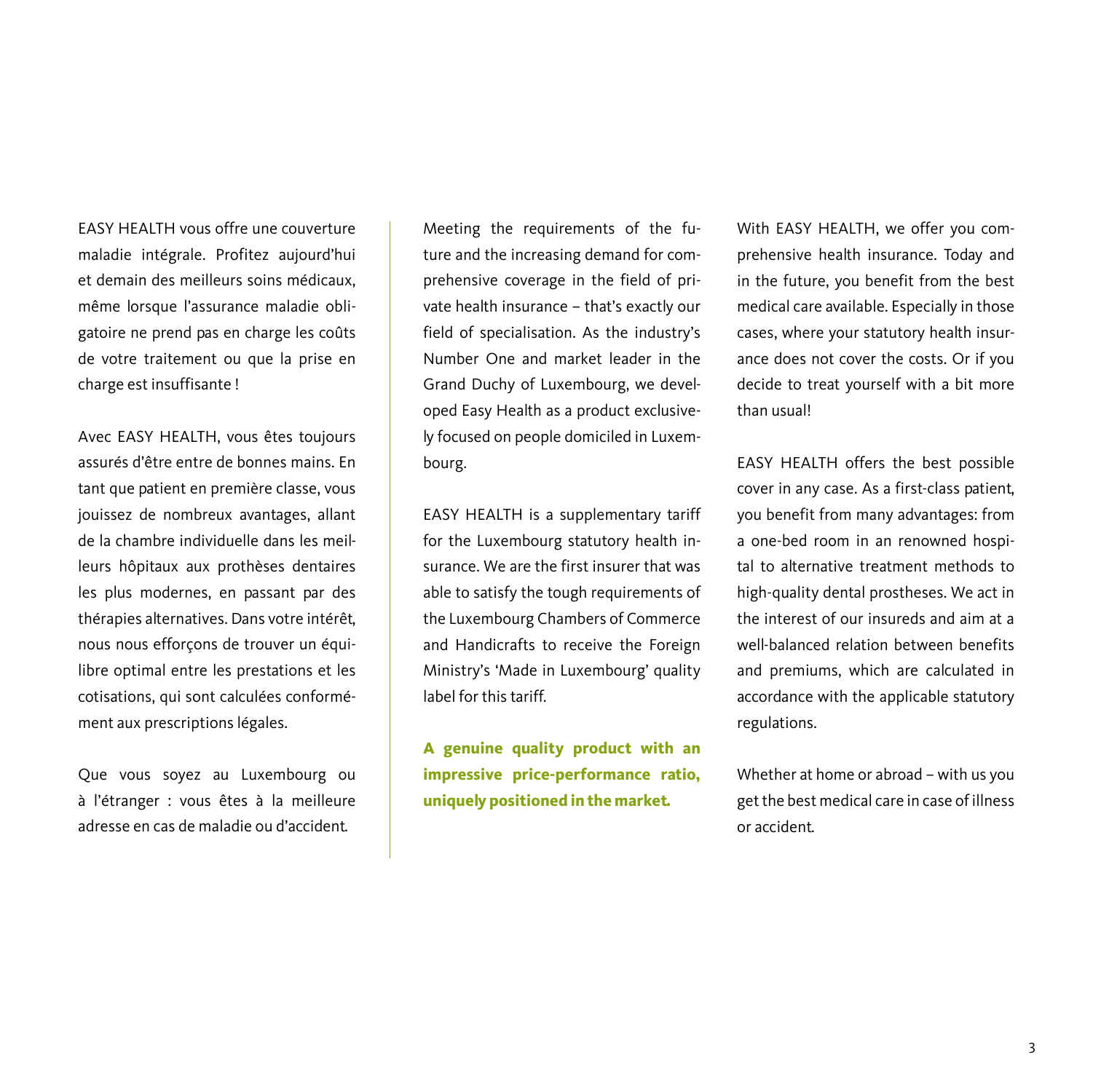# AUF EINEN BLICK | EN BREF | AT A GLANCE

#### **Ihre Mehrwerte**

- Kostenerstattung bei stationärer Heilbehandlung (auch ohne Vorleistungen der gesetzlichen Krankenkasse)
- Patient erster Klasse im Krankenhaus
- Freie Arzt-/Zahnarztwahl
- Kostenerstattung für alternative Behandlungen
- Chefarztbehandlung
- Hohe Erstattung bei zahnärztlicher Heilbehandlung und Zahnersatz
- Kostenübernahme von Sehhilfen
- Europaweiter, zeitlich unbegrenzter Schutz
- Ein Monat Schutz außerhalb Europas<sup>1</sup>
- Beitrag steuerlich absetzbar

#### **Ambulante Heilbehandlung**

- Ärztliche Leistungen
- Homöopathische Arzneimittel
- Arznei- und Verbandmittel
- Kinesitherapie
- Heil- und Hilfsmittel
- Alternative Behandlungsmethoden
- Leistungen von Hebammen

#### **Stationäre Heilbehandlung**

- Ärztliche Leistungen, auch Chefarzt
- Unterkunftskosten im Ein- oder Mehrbettzimmer
- One-day-clinic
- Kosten für Telefonanschluss und Fernsehmiete
- Krankenhaustagegeld 20 €/Tag
- Transport im Krankenwagen zum Krankenhaus (bis 400 km)
- Rooming-in für ein Elternteil bei Kinderversicherung (für Kinder bis 12 Jahre)
- Unterbringung des Vaters bei Geburt des Kindes

#### **Zahnärztliche Heilbehandlung**

- Überdurchschnittlich hohe Erstattung von Aufwendungen für Kieferorthopädie, Zahnersatz, Zahnkronen und Inlays
- Professionelle Zahnreinigung

#### **Vos avantages**

- Remboursement des frais d'hospitalisation (aussi sans paiement anticipé de la caisse d'assurance légale)
- Patient en première classe à l'hôpital
- Libre choix du médecin et du dentiste
- Remboursement des frais de thérapies alternatives
- Traitement par le médecin-chef
- Remboursement conséquent des soins dentaires et prothèses dentaires
- Prise en charge des lunettes et lentilles
- Couverture dans toute l'Europe illimitée dans le temps
- Un mois de couverture hors de l'Europe<sup>1</sup>
- Cotisations déductibles des impôts

#### **Traitements curatifs ambulatoires**

- Prestations médicales
- Médicaments homéopathiques
- Médicaments et pansements
- Kinésithérapie
- Remèdes
- Appareillages
- Thérapies alternatives
- Prestations de sages-femmes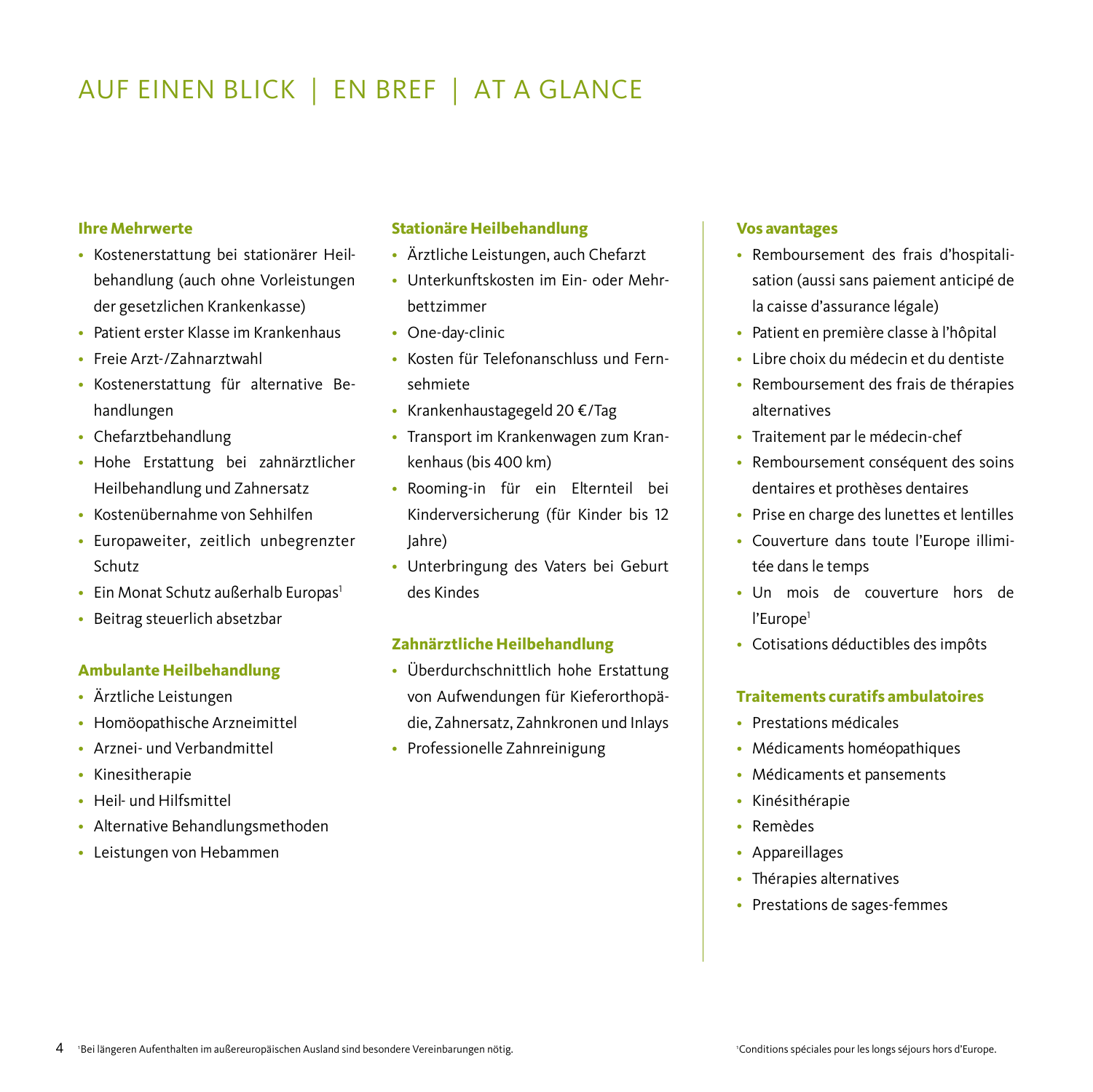#### **Traitements curatifs stationnaires**

- Prestations médicales, médecin-chef
- Frais d'hébergement en chambre individuelle ou à plusieurs lits
- Hospitalisation de jour
- Frais de raccordement du téléphone et de location de la télévision
- Indemnité journalière d'hospitalisation (20 €/jour)
- Transport à l'hôpital en ambulance (jusqu'à 400 km)
- Rooming-in d'un des parents si l'enfant est assuré (pour les enfants jusqu'à 12 ans)
- Hébergement du père pour la naissance de l'enfant

#### **Soins dentaires**

- Remboursements majorés des frais d'orthodontie, prothèses dentaires, couronnes et inlays
- Détartrage professionnel

#### **Your added value**

- Reimbursement of the costs of inpatient treatment (also without advanced payment of the statutory health insurance)
- 'First Class' patient in hospitals
- Free choice of doctor/dentist
- Reimbursement of the costs of alternative treatment methods
- Medical care from senior consultants guaranteed
- High reimbursements for dental treatment and prostheses
- Reimbursement of the costs of visual aids
- Coverage unlimited in time and in all European countries
- One month coverage outside of Eu $rope<sup>1</sup>$
- Premiums are tax-deductible

#### **Outpatient treatment**

- Medical treatment
- Homeopathic medication
- Drugs and dressings
- Physiotherapy
- Medical aids
- Alternative treatment methods
- Services of a midwife

#### **Inpatient treatment**

- Medical treatment, also by senior consultants
- Accommodation costs for single or shared room
- One-day clinic
- Costs for telephone connection and hire of TV set
- Daily hospital allowance (€ 20/day)
- Transportation to the hospital in an ambulance (up to 400 km)
- Rooming-in for one parent with coinsured children (for children up to the age of 12)
- Accommodation of the father in the hospital at childbirth

#### **Dental treatment**

- Above-average reimbursement of the costs of orthodontic treatment, dental prostheses, dental crowns and inlays
- Dental deep cleaning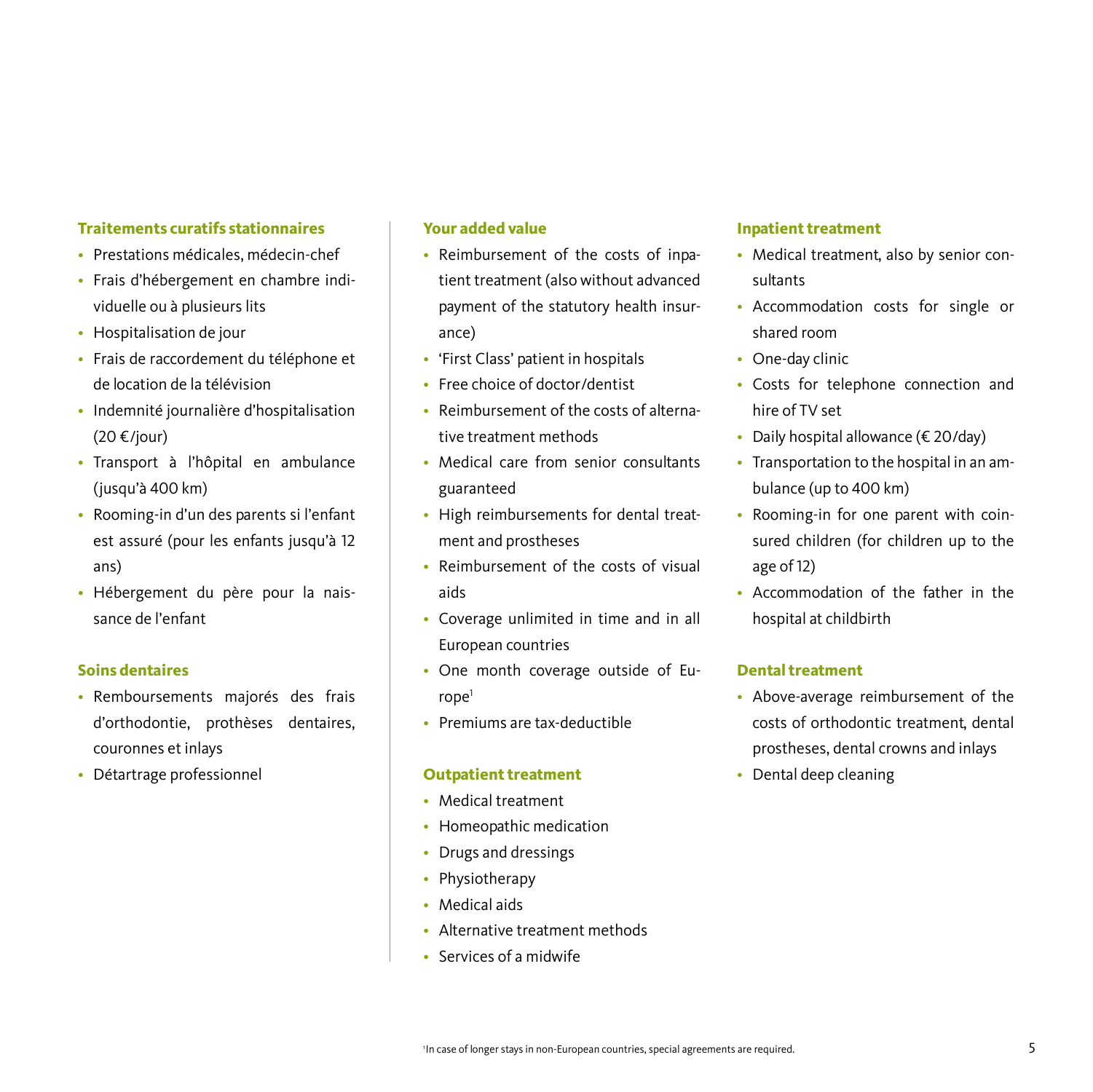Dieser Tarif gilt nur in Verbindung mit den Allgemeinen Versicherungsbedingungen (AVB) für die Krankheitskostenversicherung.

#### **1. VERSICHERUNGSFÄHIGKEIT**

Nach dem Tarif Easy Health ist die versicherte Person versicherungsfähig, solange sie in Luxemburg lebt und Mitglied der luxemburgischen gesetzlichen Krankenkasse ist. Sollte eine der genannten Voraussetzungen entfallen, so muss die versicherte Person die DKV Luxembourg S.A. unverzüglich, spätestens jedoch innerhalb von zwei Monaten nach Bekanntwerden, schriftlich benachrichtigen. Das Höchstaufnahmealter beträgt 70 Jahre.

#### **2. GELTUNGSBEREICH**

Der Geltungsbereich erstreckt sich auf Europa (geografisch) sowie zusätzlich auf einen Monat im Jahr im außereuropäischen Ausland. Längere Aufenthalte außerhalb Europas bedürfen gesonderter Vereinbarungen.

#### **3. MONATLICHER BEITRAG**

Der Monatsbeitrag wird auf der Grundlage unserer aktuell gültigen Tarifbeiträge für Sie individuell kalkuliert.

Ces tarifs sont valables conformément aux Conditions Générales d'Assurance (CGA).

#### **1. ADMISSIBILITÉ À L'ASSURANCE**

Conformément au tarif Easy Health, l'assuré est admissible à l'assurance tant qu'il vit au Luxembourg et est membre de l'assurance maladie luxembourgeoise obligatoire. L'assuré est tenu d'informer immédiatement par écrit DKV Luxembourg S.A. lorsque l'une de ces conditions s'annule (au plus tard dans un délai de deux mois après qu'il en ait pris connaissance). Âge limite pour la souscription : 70 ans.

#### **2. DOMAINE DE VALIDITÉ**

Le domaine de validité s'étend sur toute l'Europe (géographique) et, pour une période d'un mois par an, dans les pays non européens. Les séjours de plus d'un mois en-dehors des frontières européennes requièrent des accords spécifiques.

#### **3. COTISATION MENSUELLE**

Votre cotisation mensuelle est calculée individuellement sur la base de nos tarifs actuellement en vigueur.

This tariff only applies in conjunction with the General Conditions of Insurance (GCI) for cost of illness insurance.

#### **1. INSURABILITY**

In accordance with the tariff Easy Health, the insured person is insurable as long as that person is resident in Luxembourg and is a member of the Luxembourg statutory health insurance. If one of the aforementioned conditions should cease to exist, then the insured person is to notify DKV Luxembourg S.A. about such circumstance without delay, but within two months of that becoming known at the latest. Age limit for the conclusion of insurance: 70 years.

#### **2. SCOPE**

The scope covers Europe (geographical), plus one month in non-European countries per year. For extended stays outside Europe, separate agreements are required.

#### **3. MONTHLY PREMIUMS**

Your monthly payment of instalments is calculated individually on the basis of our tariffs currently valid.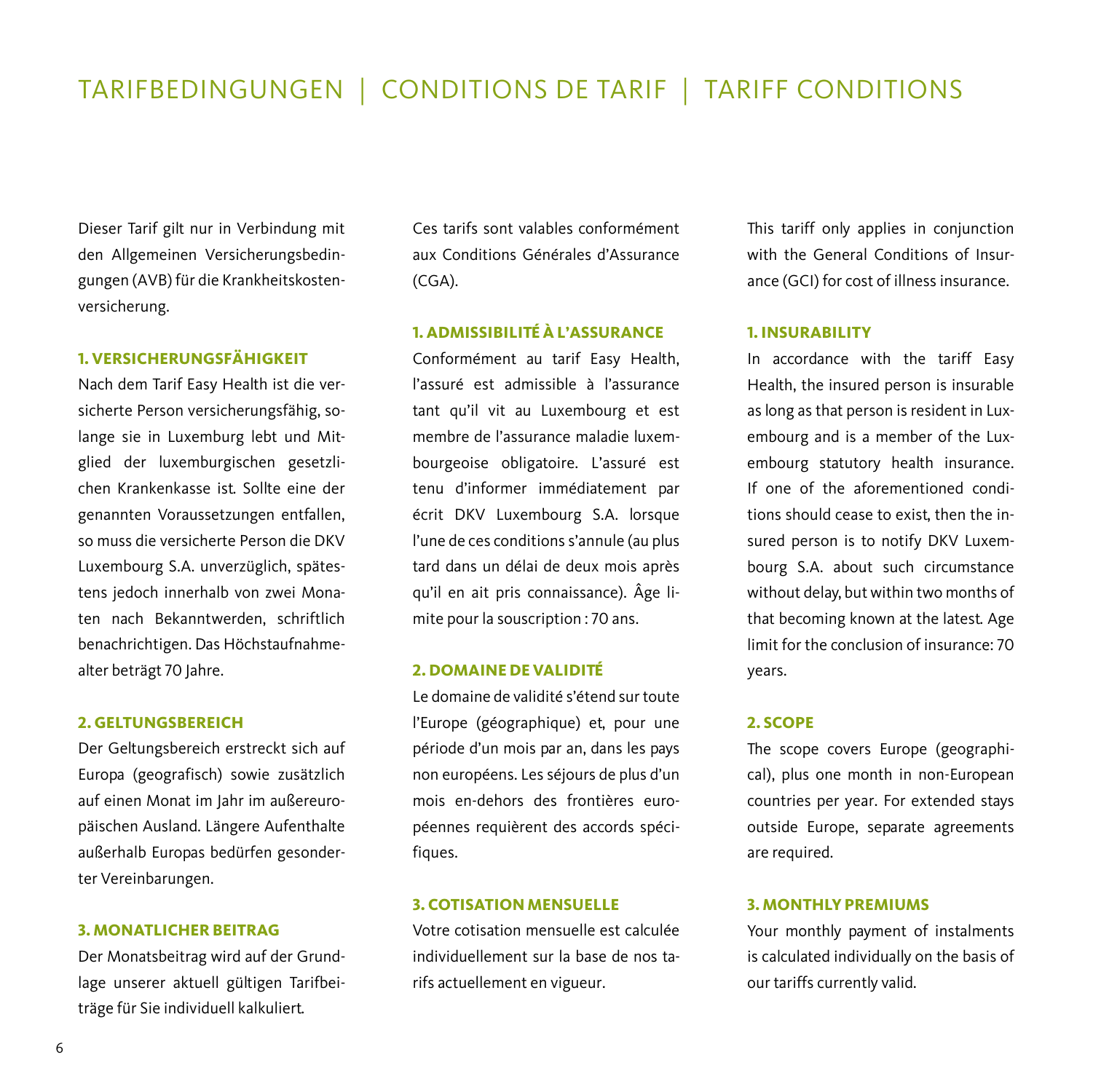#### **4. TARIFLEISTUNGEN**

Erstattungsfähig sind Kosten für folgende Leistungen:

#### **4. PRESTATIONS TARIFAIRES**

L'assurance prend en charge les coûts des prestations suivantes :

#### **4. TARIFF BENEFITS**

ben.

The costs for the following benefits are refundable:

#### **STATIONÄRE HEILBEHANDLUNG | TRAITEMENT STATIONNAIRE | INPATIENT TREATMENT**

Ersatz der erstattungsfähigen Kosten, falls die gesetzliche Krankenversicherung die Leistung ablehnt, nach den AVB jedoch ein Leistungsanspruch besteht.

Prise en charge des coûts remboursables si l'assurance maladie obligatoire refuse la prestation et en cas de droit aux prestations conformément aux CGA.

Reimbursement of refundable costs in the event that the statutory health insurance declines to refund benefits and the insured person is entitled to benefits in

Prise en charge des coûts remboursables en complément de l'assurance maladie.

Reimbursement of refundable costs remaining after the statutory health insurance has already refunded

Ersatz der erstattungsfähigen Kosten, die nach Vorleistung der gesetzlichen Krankenversicherung verblei-

|                                                                                                                                                                                                                                                                                                                                                                                                                              | efits and the insured person is entitled to benefits in<br>accordance with the General Conditions of Insurance. | benefits on a pro-rata basis. |
|------------------------------------------------------------------------------------------------------------------------------------------------------------------------------------------------------------------------------------------------------------------------------------------------------------------------------------------------------------------------------------------------------------------------------|-----------------------------------------------------------------------------------------------------------------|-------------------------------|
| Ärztliche Leistungen   Prestations médicales<br>Medical treatment                                                                                                                                                                                                                                                                                                                                                            | 100%                                                                                                            | 100 %                         |
| Aufenthaltskosten (inkl. im Ein- oder Mehrbettzimmer),<br>One-day-Clinic, Kosten für Telefonanschluss<br>und Fernsehmiete   Frais d'hébergement en chambre<br>individuelle ou à plusieurs lits, Hospitalisation de<br>jour, Frais de raccordement du téléphone et de loca-<br>tion de la télévision   Accommodation costs for single<br>or shared room, one-day clinic, costs for telephone<br>connection and hire of TV set | 100 %                                                                                                           | 100 %                         |
| Krankenhaustagegeld   Indemnité journalière d'hospi-<br>talisation   Hospital daily benefit                                                                                                                                                                                                                                                                                                                                  | 20€<br>pro Tag $ $ par jour $ $ per day                                                                         |                               |
| Rooming-in für ein Elternteil bei Kinderversiche-<br>rung (für Kinder bis 12 Jahre)   Rooming-in d'un des<br>parents si l'enfant est assuré (pour les enfants jusqu'à<br>12 ans)   Rooming-in for one parent with coinsured<br>children (for children up to the age of 12)                                                                                                                                                   | 100%                                                                                                            | 100%                          |
| Transport zum Krankenhaus im Krankenwagen (bis<br>400 km)   Transport à l'hôpital en ambulance (jusqu'à<br>400 km)   Transportation to the hospital in an ambu-<br>lance (up to 400 km)                                                                                                                                                                                                                                      | 100%                                                                                                            | 100%                          |
| Unterbringung des Vaters bei Geburt des Kindes<br>Hébergement du père pour la naissance de l'enfant<br>Accommodation of the father in the hospital at<br>childhirth                                                                                                                                                                                                                                                          | 100 %*                                                                                                          | 100%*                         |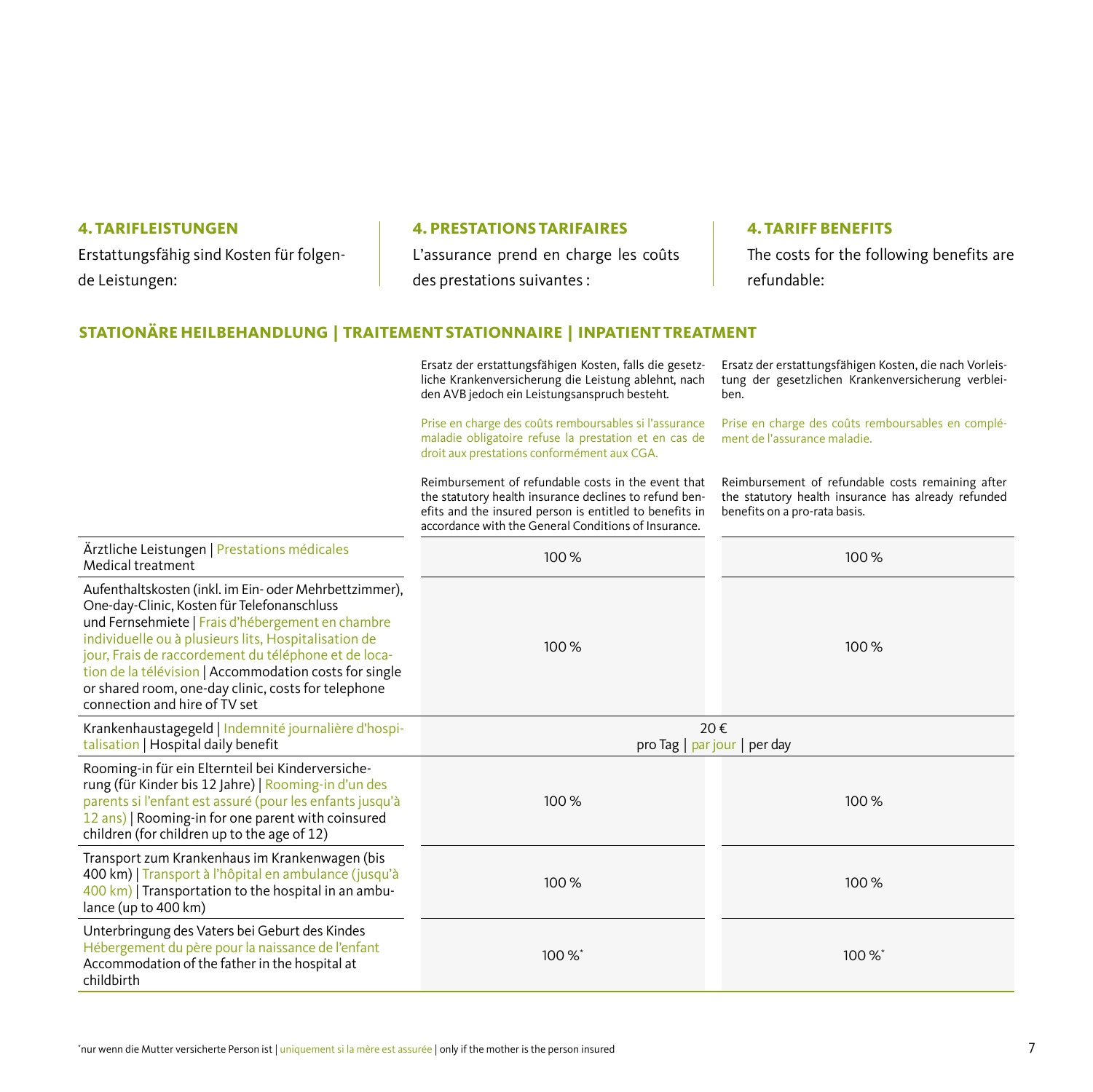#### **AMBULANTE HEILBEHANDLUNG | TRAITEMENT CURATIF AMBULATOIRE | OUTPATIENT TREATMENT**

Ersatz der erstattungsfähigen Kosten, falls die gesetzliche Krankenversicherung die Leistung ablehnt, nach den AVB jedoch ein Leistungsanspruch besteht.

Prise en charge des coûts remboursables si l'assurance maladie obligatoire refuse la prestation et en cas de droit aux prestations conformément aux CGA.

Ersatz der erstattungsfähigen Kosten, die nach Vorleistung der gesetzlichen Krankenversicherung verbleiben.

Prise en charge des coûts remboursables en complément de l'assurance maladie.

Reimbursement of refundable costs in the event that the statutory health insurance declines to refund benefits and the insured person is entitled to benefits in accordance with the  $\overline{G}$   $\overline{G}$   $\overline{G}$   $\overline{G}$   $\overline{G}$   $\overline{G}$   $\overline{G}$   $\overline{G}$   $\overline{G}$   $\overline{G}$   $\overline{G}$   $\overline{G}$   $\overline{G}$   $\overline{G}$   $\overline{G}$   $\overline{G}$   $\overline{G}$   $\overline{G}$   $\overline{G}$   $\overline{G}$   $\overline{G}$   $\overline{G}$   $\overline{G}$   $\overline{G}$   $\overline{$ 

Reimbursement of refundable costs remaining after the statutory health insurance has already refunded benefits on a pro-rata basis.

|                                                                                                                                                                                                                                                                                                   | General Conditions of Insurance.                                                          |       |
|---------------------------------------------------------------------------------------------------------------------------------------------------------------------------------------------------------------------------------------------------------------------------------------------------|-------------------------------------------------------------------------------------------|-------|
| Ärztliche Leistungen   Prestations médicales   Medical treatment                                                                                                                                                                                                                                  | 20%                                                                                       | 100 % |
| Arznei- und Verbandmittel   Médicaments et bandages   Drugs<br>and dressings                                                                                                                                                                                                                      | 20%                                                                                       | 100%  |
| Homöopathische Arzneimittel   Médicaments homéopathiques  <br>Homeopathic medication                                                                                                                                                                                                              | 20%                                                                                       | 100%  |
| Kinesitherapie (Physiotherapie) (§ 4 Abs. 3.3 AVB)<br>Kinésithérapie (physiothérapie) (§ 4 al. 3.3 CGA)<br>Treatment by a masseur or physiotherapist (§ 4 item 3.3. GCI)                                                                                                                          | 20%                                                                                       | 100%  |
| Leistungen von Hebammen   Prestations de sages-femmes  <br>Services of a midwife                                                                                                                                                                                                                  | 20%                                                                                       | 100 % |
| Hilfsmittel, außer Sehhilfen (§ 4 Abs. 3.4 AVB)   Appareillages,<br>sauf lunettes et lentilles (§ 4 al. 3.4 CGA)   Aids with the excepti-<br>on of visual aids $(\S 4$ item 3.4. GCI)                                                                                                             | 20%                                                                                       | 100%  |
| Sehhilfen (Brillen inkl. Fassung/Kontaktlinsen), Augenlaserope-<br>rationen   Lunettes (monture comprise) et lentilles de contact,<br>opérations au laser   Visual aids (spectacles incl. frames/contact<br>lenses), lasik treatments                                                             | max. 500 €<br>alle zwei Jahre   tous les deux ans   every two years <sup>1</sup>          |       |
| Alternative Behandlungsmethoden (z. B. durch Heilpraktiker,<br>Osteopathen oder Chiropraktiker)   Méthodes de traitement<br>alternatifs (par ex. par un Heilpraktiker, un ostéopathe ou un<br>chiropracteur)   Alternative treatment methods (e.g. Heilprakti-<br>ker, osteopath or chiropractor) | 80%<br>max. 500 €<br>pro Kalenderjahr   par année civile   per calendar year <sup>1</sup> |       |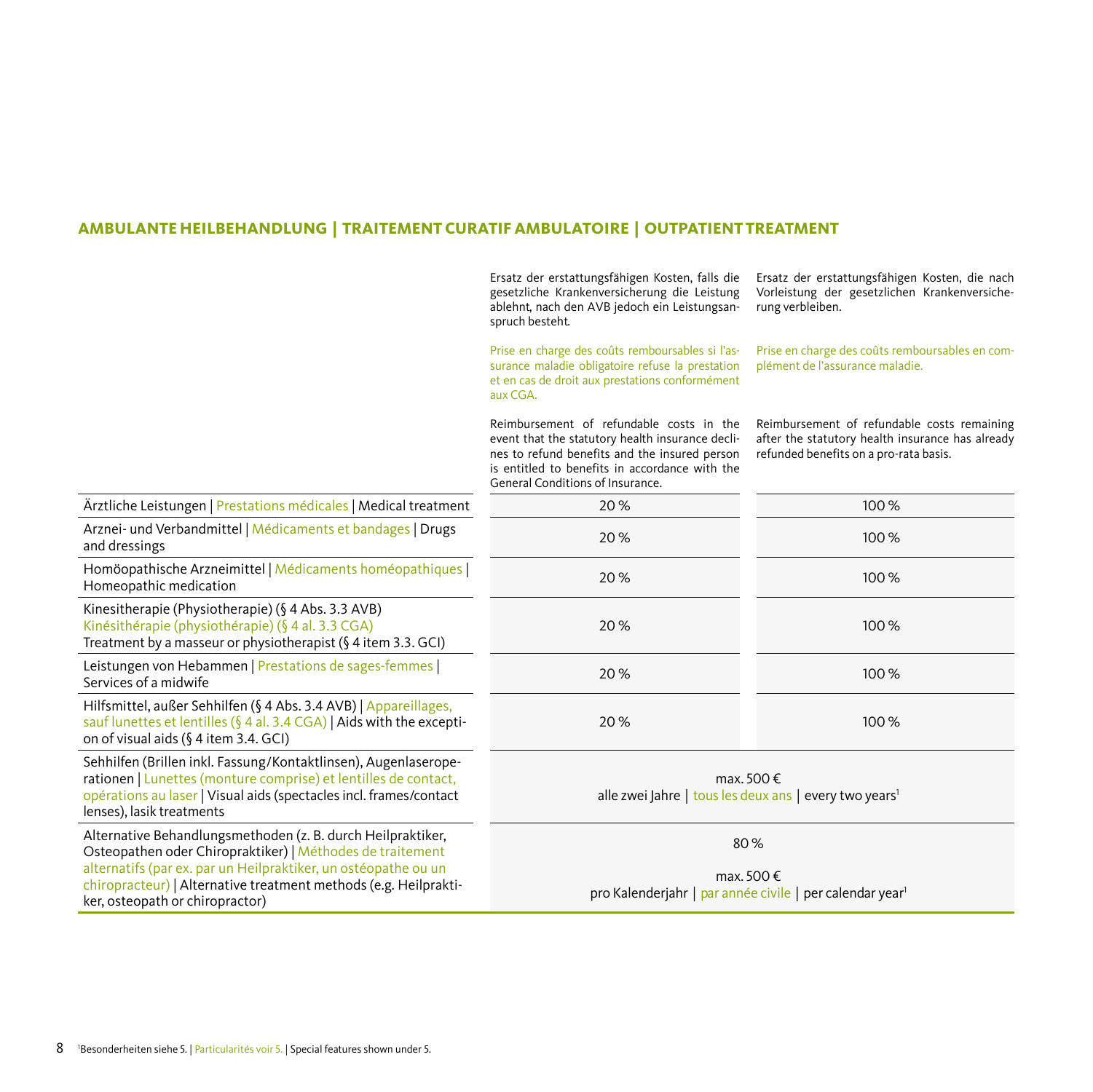## **ZAHNÄRZTLICHE BEHANDLUNG | TRAITEMENT DENTAIRE | DENTAL TREATMENT**

Inklusive der dazugehörigen Material- und Laborkosten Matériel et frais de laboratoire compris Including material and laboratory costs

Ersatz der erstattungsfähigen Kosten, falls die gesetzliche Krankenversicherung die Leistung ablehnt, nach den AVB jedoch ein Leistungsanspruch besteht.

Prise en charge des coûts remboursables si l'assurance maladie obligatoire refuse la prestation et en cas de droit aux prestations conformément aux CGA.

Ersatz der erstattungsfähigen Kosten, die nach Vorleistung der gesetzlichen Krankenversicherung verbleiben.

Prise en charge des coûts remboursables en complément de l'assurance maladie.

Reimbursement of refundable costs in the event that the statutory health insurance declines to refund benefits and the insured person is entitled to benefits in accordance with the General Conditions of Insurance.

Reimbursement of refundable costs remaining after the statutory health insurance has already refunded benefits on a pro-rata basis.

| Zahnbehandlung   Soins dentaires   Dental treatment                                                                                                                                                                                 | $40\%$ <sup>1</sup>                                                         | $100\%$ <sup>1</sup> |  |
|-------------------------------------------------------------------------------------------------------------------------------------------------------------------------------------------------------------------------------------|-----------------------------------------------------------------------------|----------------------|--|
| Professionelle Zahnreinigung   Détartrage professionnel  <br>Dental deep cleaning                                                                                                                                                   | max, $75 \notin$<br>pro Kalenderjahr   par année civile   per calendar year |                      |  |
| Zahnersatz (Prothesen/Implantate/Brückenglieder), Zahn-<br>kronen, Inlays   Prothèses dentaires (prothèses/implants/<br>éléments de bridge), couronnes, inlays   Replacement teeth<br>(prostheses/implants/pontics), crowns, inlays | $40\%$ <sup>1</sup>                                                         | $80\%$ <sup>1</sup>  |  |
| Kieferorthopädie   Orthodontie   Orthodontics                                                                                                                                                                                       | $40\%$ <sup>1</sup>                                                         | $80\%$ <sup>1</sup>  |  |

#### **ZAHNERSATZ | PROTHÈSES DENTAIRES | DENTURES**

| Festsitzender Zahnersatz   Prothèses fixes   Fixed dentures<br>Krone   Couronne   Crown<br>Implantat   Implant   Implant<br>Stift   Pivot   Dowel<br>Stiftkrone   Couronne à pivot   Dowel crown<br>Teleskopkrone   Couronne téléscopique   Telescopic crown<br>Brückenglied   Élément de bridge   Pontic<br>Spezialverankerung   Ancrage spécial   Special fixture<br>Scharnier   Charnière   Hinge attachment                                                               | 600€<br>600€<br>200€<br>800€<br>800€<br>600€<br>600 €<br>200€                                                                                                                             |
|-------------------------------------------------------------------------------------------------------------------------------------------------------------------------------------------------------------------------------------------------------------------------------------------------------------------------------------------------------------------------------------------------------------------------------------------------------------------------------|-------------------------------------------------------------------------------------------------------------------------------------------------------------------------------------------|
| Herausnehmbarer Zahnersatz   Prothèses dentaires amovibles   Removable dentures<br>Totale Prothese im Ober- oder Unterkiefer (14 Zähne)   Prothèse intégrale de la mâchoire<br>supérieure ou inférieure (14 dents)   Full denture in upper or lower jaw (14 teeth)                                                                                                                                                                                                            | 1100€                                                                                                                                                                                     |
| Teilprothese   Prothèse partielle   Partial denture<br>- je Zahn   Par dent   per tooth<br>- je Klammer   Par crochet   per clasp                                                                                                                                                                                                                                                                                                                                             | $600 \in$<br>35€<br>90€                                                                                                                                                                   |
| Skelettierte Chrom-Kobalt-Prothese   Prothèse squelettique chrome-cobalt<br>Cobalt-chromium denture base<br>- Basis mit Klammer   Base avec crochets   basic plate with clasp<br>- je Zahn   Par dent   per tooth                                                                                                                                                                                                                                                             | 640€<br>220€                                                                                                                                                                              |
| Reparaturen   Réparations   Repair work relative to<br>- der Basis   De la base   basic plate<br>- Anfügung eines Zahnes   Ajout d'une dent   addition of tooth<br>- vom zweiten Zahn an $ \hat{A}$ partir de la deuxième dent   from second tooth onwards<br>- Neue Basis (je Kiefer)   Nouvelle base (par mâchoire)   new basic plate (per jaw)<br>- Neuaufstellung der Zähne (je Kiefer)   Nouvelle disposition des dents (par mâchoire)<br>Realignment of teeth (per jaw) | 100€<br>100€<br>70€<br>40 % der totalen Prothese<br>de la prothèse intégrale   of the total prosthesis<br>75 % der totalen Prothese<br>de la prothèse intégrale   of the total prosthesis |
| Zahnerhaltende Maßnahmen   Soins conservateurs   Treatment for preservation of teeth<br>Einlagefüllung/Inlay   Plombage/inlay   Inlay                                                                                                                                                                                                                                                                                                                                         | 500€                                                                                                                                                                                      |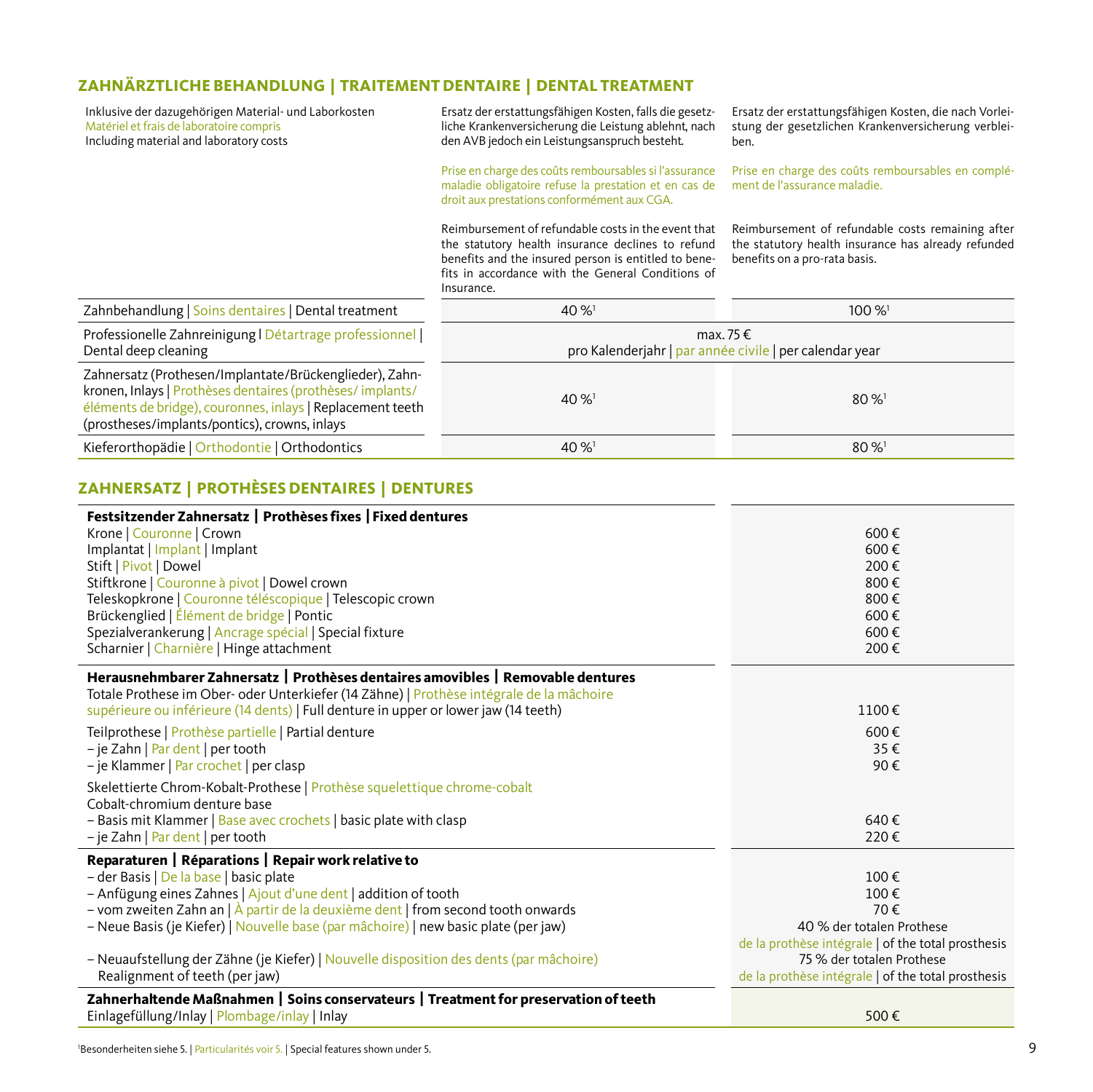#### **5. BESONDERHEITEN**

Die Leistungen aus diesen Tarifen dürfen zusammen mit Leistungen anderer Versicherer und gesetzlicher Leistungsträger die entstandenen Aufwendungen nicht übersteigen.

Die höheren Erstattungen in Prozent (entsprechend Spalte 2 der Tabelle, Seite 8) gelten für Behandlungen außerhalb des Großherzogtums Luxemburg nur dann, wenn die gesetzliche Krankenversicherung im gleichen Umfang geleistet hat wie bei Behandlungen im Großherzogtum Luxemburg.

Leistungen der Heilpraktiker sind auf die Regelhöchstsätze der Gebührenordnung für Ärzte begrenzt.

Für psychotherapeutische Behandlungen sind die erstattungsfähigen Leistungen auf 75 % des tariflichen Anspruchs begrenzt.

Leistungen von Hebammen werden im Rahmen der luxemburgischen Hebammenverordnung erstattet.

Die Frist bei der Erstattung von Sehhilfen und Augenlaseroperationen beginnt mit dem Datum der ersten Inanspruchnahme. Basis bildet das Datum der Rechnung.

Im Abschlussjahr der Versicherung werden die versicherten Monate anteilig erstattet.

## **Erstattung bei Inlays, Zahnkronen und Zahnersatz (Prothesen/Implantate/ Brückenglieder)**

Erstattungsfähig sind Aufwendungen für die in der Tabelle (Seite 9) aufgeführten Leistungen bis zu den genannten Höchstsätzen. Vorbereitende Maßnahmen in Verbindung mit den zuvor genannten Leistungen sind Bestandteil der jeweiligen Höchstsätze.

Die nach Vorleistung der gesetzlichen Krankenversicherung verbleibenden erstattungsfähigen Aufwendungen werden zu 80 % ersetzt. Liegen die verbleibenden Kosten über den in der Tabelle genannten Beträgen, werden 80 % des Höchstsatzes erstattet.

Falls die gesetzliche Krankenversicherung die Erstattung ablehnt, werden die Kosten bis zu 40 % der Höchstsätze erstattet.

Nach Vorlage eines von der gesetzlichen Krankenversicherung beurteilten Heilund Kostenplans gemäß § 9 Abs. 3 AVB erhält der Versicherungsnehmer eine Mitteilung über die Versicherungsleistungen.

#### **5. PARTICULARITÉS**

Les prestations issues de ces tarifs, ajoutées à celles versées par un autre assureur et par la caisse de santé publique, ne doivent pas excéder les dépenses occasionnées.

Les pourcentages les plus élevés (colonne 2 du tableau, page 8) s'appliquent aux traitements réalisés en dehors du Grand Duché du Luxembourg, à la condition que l'assurance maladie obligatoire ait pris en charge la même part qu'en cas de traitement au Grand Duché du Luxembourg. Les prestations des Heilpraktiker sont limitées aux taux régulier maximum du barème des honoraires des médecins.

Pour les traitements de psychothérapie, les prestations remboursables sont limitées à 75 % du droit tarifaire.

Les prestations des sages-femmes sont remboursées dans le cadre de l'ordonnance luxembourgeoise concernant les sages-femmes.

Le délai de remboursement pour des lunettes, des lentilles et des opérations laser commence avec la date du premier recours au remboursement. La base est la date de la facture.

Au prorata des mois assurés pour l'année de la souscription de l'assurance.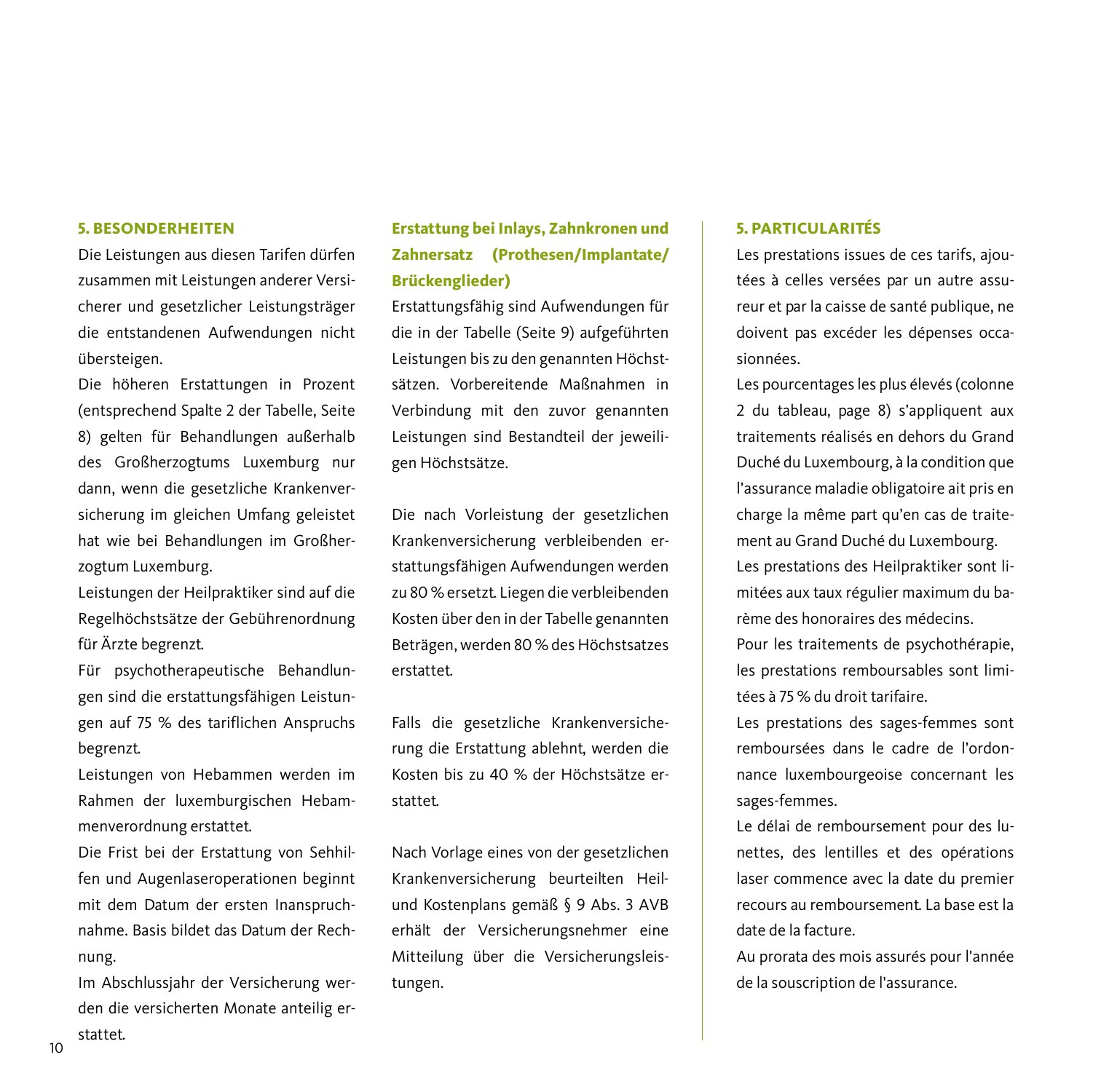## **Remboursement des inlays, couronnes et prothèses dentaires (prothèses/ implants/éléments de bridge)**

Les frais des prestations indiquées (page 9) sur le barème sont remboursables à concurrence des taux maximaux mentionnés. Les mesures préparatoires en relation avec les prestations nommées ci-avant font partie intégrante des taux maximaux respectifs.

Les frais remboursables restant à votre charge après le remboursement de l'assurance maladie obligatoire sont remboursés à 80 %. Si ces frais dépassent les montants indiqués sur le barème, 80 % du taux maximal seront alors pris en charge.

Au cas où l'assurance maladie obligatoire refuserait tout remboursement, les frais encourus seraient alors pris en charge à concurrence de 40 % des taux maximaux.

Après présentation d'un devis validé par l'assurance maladie obligatoire, le preneur d'assurance reçoit une confirmation des coûts pris en charge conformément au § 9 al. 3 CGA.

#### **5. SPECIAL FEATURES**

Coverage provided in accordance with these tariffs together with coverage in accordance with the health costs tariff of another insurance company should not exceed the costs incurred.

The higher reimbursements in percent (see column 2 of the table, page 8) apply for treatments outside the Grand Duchy of Luxembourg only in such cases, where the statutory health insurance provides the same benefits as for treatment in the Grand Duchy of Luxembourg.

Services by Heilpraktiker are limited to the maximum standard rates of the medical scale of charges and fees.

The reimbursable benefits for psychotherapeutic treatments are limited to 75 % of the tariff claim.

Midwifery services will be reimbursed in accordance with the Luxembourg Midwifery Ordinance.

The delay of reimbursement of the costs for visual aids and laser treatments begins with the date of the first utilisation of reimbursement. The basis is the date of the invoice.

Insured months will be reimbursed proportionally in the year the insurance is taken out.

## **Reimbursement of inlays, crowns and replacement teeth (prostheses/implants/pontics)**

Refundable costs are the costs of the services shown in the table (page 9) up to the detailed maximum rates. Preparatory measures in connection with the aforementioned services are included in the maximum rates that apply in each case.

The refundable costs that remain after any payments by the statutory health insurance will be refunded by up to 80 %. If the remaining costs are higher than the amounts shown in the table, 80 % of the maximum amount will be refunded.

If the statutory health insurance refuses to make any payments the costs will be refunded by up to 40 % of the maximum rates.

On presentation of a treatment cost projection assessed by the statutory health insurance in accordance with § 9 item 3 GCI, the insured party will receive notification of the insurance benefits.